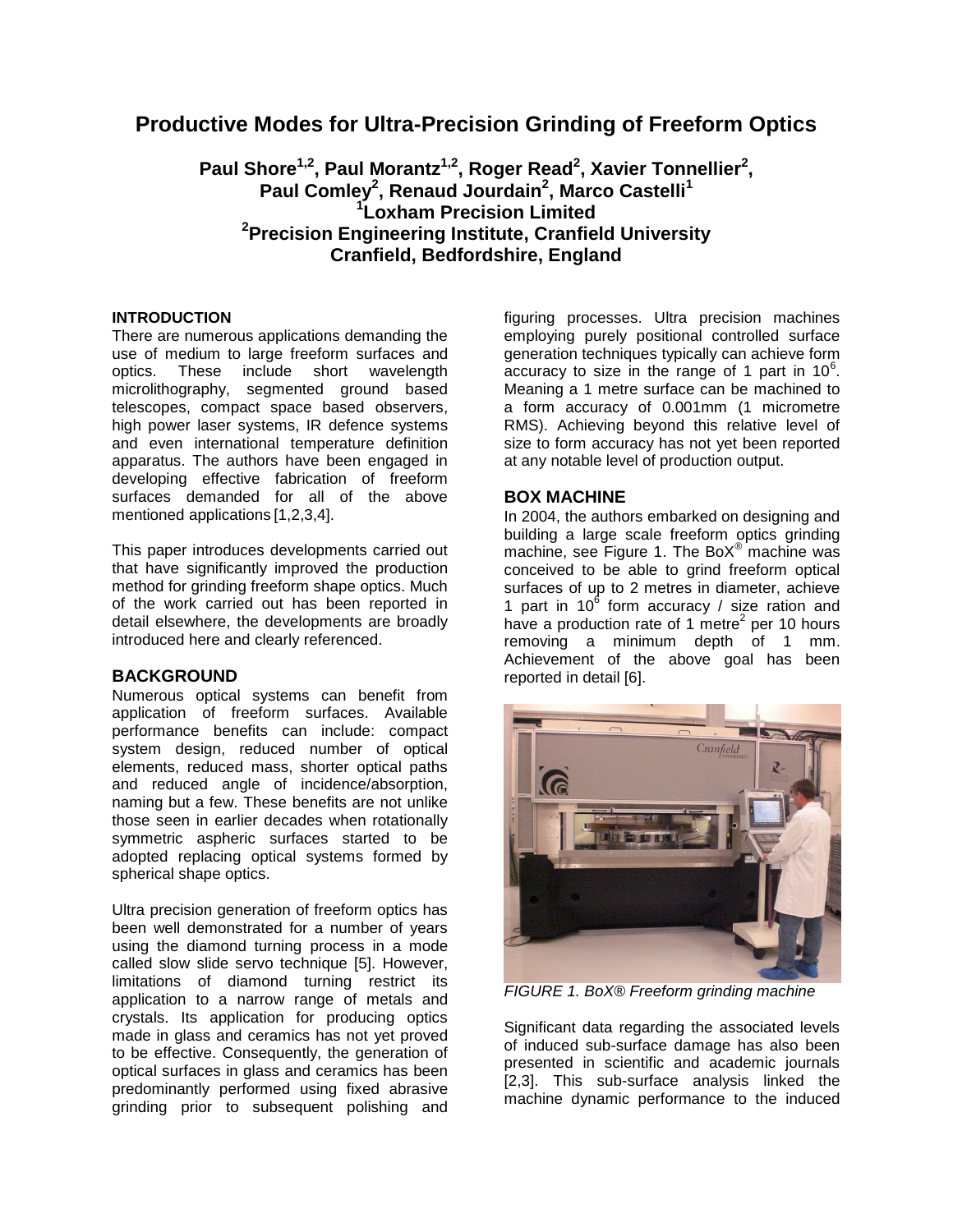level of sub-surface damage at given rates of material removal.

The Bo $X^{\circledast}$  machine design is based on a simple 3 axes cylindrical co-ordinate motion system employing a toric shaped grinding wheel and specially defined optical tool path software. The tool path software adjusts the motional path of the machine linear axes to enable accurate freeform surfaces to be effectively produced. This motional tool path adjusts the contact point of the wheel with respect to the freeform surfaces moving the work to wheel contact point in 2 directions around the toric shape wheel, see Figure 2.



*FIGURE 2. BoX® Tool path control method*

The key benefits of this simple 3 axes cylindrical co-ordinate machine design can be summarised as:

- Low number of machine interfaces (bearings) offering achievement of high static loop stiffness
- Limited level of moving mass maximising dynamic stiffness
- Eased application of large area hydrostatic bearings maximising smoothness, load capacity whilst minimising vibration levels at high load levels
- Simple 2 plane symmetric machine design that minimises tilts errors caused by any thermal distortion from high power sub-systems

## **E-ELT PRIMARY MIRROR SEGMENT**

The capability of the BoX*®* freeform grinding approach was clearly demonstrated in producing 1.46 metre sized freeform mirror segments for the ESO E-ELT see Figure 3. These freeform

shaped primary mirror segments, made in both Corning ULE<sup>®</sup> and Schott Zerodur<sup>®</sup>, were ground using the BoX $^{\circledR}$  machine



*FIGURE 3. E-ELT primary mirror segment*

The achieved level of form accuracy was better than 1 micrometre RMS, see Figure 4. The processing duration was below 20 hours (equivalent to 10 hours per m<sup>2</sup>).



*FIGURE 4. Form accuracy E-ELT primary mirror segment: 0.6 um RMS from Leitz pmmf 30.20.10*

Whilst the E-ELT mirrors represent freeform surfaces their departure from being rotationally symmetric is only 0.15mm. Nevertheless the achievement of 0.6 micrometre RMS (4.8 micrometres P-V) measured with 580,00 data points represents a significant achievement given the rapid processing rate.

## **DECENTRED SPHERE GENERATION**

Proving the performance of a diamond turning machine for producing freeform surfaces has been demonstrated by machine suppliers through the generation of a so-called decentred sphere. The consideration being that the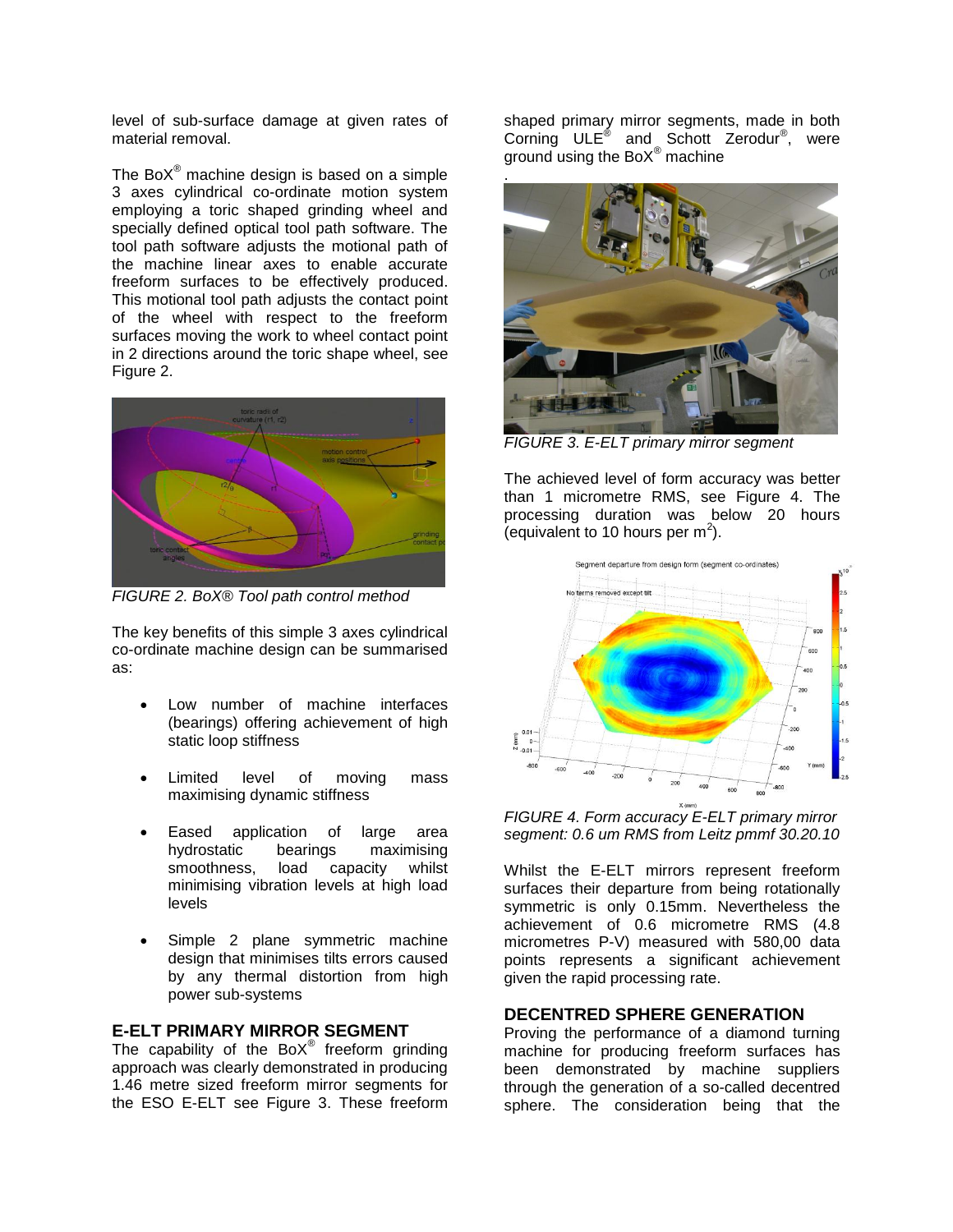spherical surface is easy to measure yet the machine motion demands to produce a decentred spherical surface significant but also easily understood.

Consequently, the BoX*®* machine performed the same decentred spheric generation task to prove its functionality. A 1 metre radius of curvature spherical surface is rapidly ground in a decentred mode. The offset distance of 13mm yields a maximum acceleration/deceleration of the linear axes of 20mm/second<sup>2</sup> at a processing rate of 1 metre $^2$  per 10 hours.

Critically, in this dynamic grinding mode, is the level of induced sub-surface damage. Investigation of ground decentred spherical surfaces was undertaken. Ground surfaces of this type were robotically polished in the regions that equated to the surface areas of minor and major acceleration/deceleration, See Figure 5.



*FIGURE 5. SSD evaluation of decentred sphere*

The insets of Figure 5 show: (left) Cranfield's robot polishing system, (right) an optical micrograph showing worst case sub surface damage disappears at 14 micrometres below the surface of this decentred ground substrate..

#### **NIF WEDGE LENS**

An interesting lens demanded within the LLNL National Ignition Facility is a so-called wedge focussing lens. This lens has a freeform surface notably tilted with respect its second surface. Typically its freeform surface would be generated using a raster grinding process offered by a 3 linear axes Cartesian frame grinding machine. In the case of the BoX*®*

machine, 4 of these 400mm square shape NiF lenses can be ground in a single set up as depicted in Figure 6. A 3.5 hour production grinding time can be achieved for the freeform surface of these high value lenses.



*FIGURE 6. (above) Multiple mode grinding for NiF wedge lenses, (below) NiF wedge focus lens*

#### **LIGHTWEIGHT SPACE MIRRORS**

The demand for lightweight space optics is increasing with greater complexity of the shape and substrate format. Reduced mass for a given level of substrate rigidity is a continuous development activity. This trend has brought about a shift to advanced ceramic substrates made for example, variants of silicon carbide.



*FIGURE 7. Light weight silicon carbide mirror substrate produced by Boostec of France*

The trend to a reduced mass leads to thinner and thinner shell and support substrate structures. A consequence is that mirror grinding